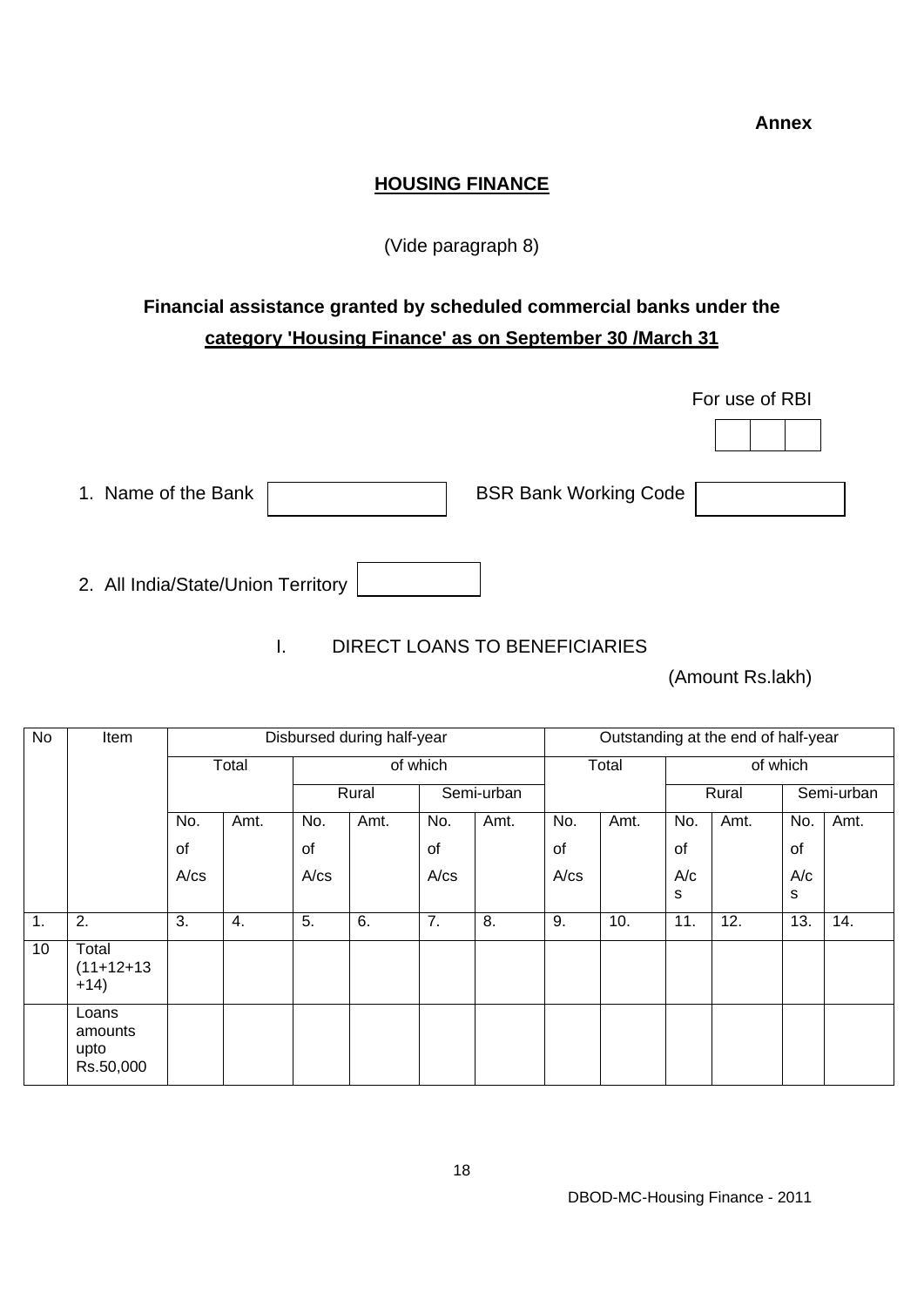| 1.  | 2.                                                                                                                                                                | 3. | 4. | 5. | 6. | 7. | 8. | 9. | 10. | 11. | 12. | 13. | 14. |
|-----|-------------------------------------------------------------------------------------------------------------------------------------------------------------------|----|----|----|----|----|----|----|-----|-----|-----|-----|-----|
| 11. | Individuals/groups<br>of individuals<br>(including co-<br>operative housing<br>societies)<br>belonging to<br>Scheduled<br>Castes<br>(SC)/Scheduled<br>Tribes (ST) |    |    |    |    |    |    |    |     |     |     |     |     |
| 12. | Individuals/groups<br>of individuals<br>(including co-<br>operative housing<br>societies) other<br>than SC/ST)                                                    |    |    |    |    |    |    |    |     |     |     |     |     |
|     | Loan amounts<br>above Rs.50,000                                                                                                                                   |    |    |    |    |    |    |    |     |     |     |     |     |
| 13. | Individuals/groups<br>of individuals<br>(including co-<br>operative housing<br>societies)<br>belonging to<br>Scheduled<br>Castes<br>(SC)/Scheduled<br>Tribes (ST) |    |    |    |    |    |    |    |     |     |     |     |     |
| 14. | Individuals/groups<br>of individuals<br>(including co-<br>operative housing<br>societies) other<br>than SC/ST                                                     |    |    |    |    |    |    |    |     |     |     |     |     |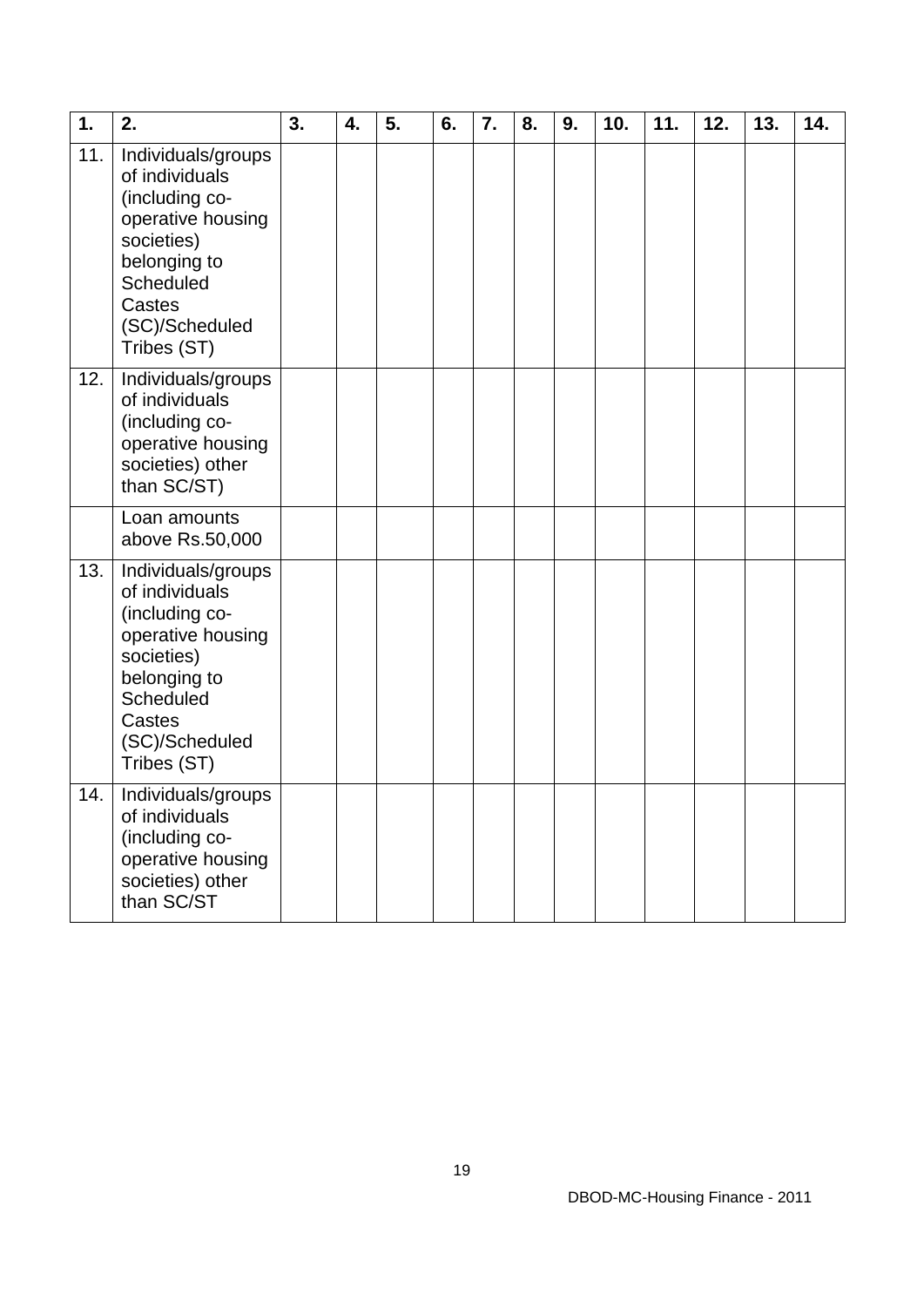|     |                                                          | Disbursed during<br>half-year |        | Outstanding at the<br>end of half-year |        |  |
|-----|----------------------------------------------------------|-------------------------------|--------|----------------------------------------|--------|--|
| No. | Item                                                     | No.of<br>A/cs.                | Amount | No.of<br>A/cs.                         | Amount |  |
| 1.  | 2.                                                       | 3.                            | 4.     | 5.                                     | 6.     |  |
| 20. | Total (21+22+23+24+25+26)                                |                               |        |                                        |        |  |
| 21. | <b>HUDCO</b>                                             |                               |        |                                        |        |  |
| 22. | <b>State Housing Boards</b>                              |                               |        |                                        |        |  |
| 23. | <b>Other State-level Agencies</b>                        |                               |        |                                        |        |  |
| 24. | <b>Housing Finance Institutions</b><br>(other than HDFC) |                               |        |                                        |        |  |
| 25. | <b>HDFC</b>                                              |                               |        |                                        |        |  |
| 26. | <b>Others</b>                                            |                               |        |                                        |        |  |
|     | Of which for SC/ST                                       |                               |        |                                        |        |  |
| 30. | Total (31+32+33+34+35+36)                                |                               |        |                                        |        |  |
| 31. | <b>HUDCO</b>                                             |                               |        |                                        |        |  |
| 32. | <b>State Housing Boards</b>                              |                               |        |                                        |        |  |
| 33. | <b>Other State-level Agencies</b>                        |                               |        |                                        |        |  |
| 34. | <b>Housing Finance</b><br>Institutions (other than HDFC) |                               |        |                                        |        |  |
| 35. | <b>HDFC</b>                                              |                               |        |                                        |        |  |
| 36. | <b>Others</b>                                            |                               |        |                                        |        |  |
| 40. | Sub-Total(10+20)                                         |                               |        |                                        |        |  |
| 41. | Sub-Total(11+13+30)                                      |                               |        |                                        |        |  |

# II. LENDING THROUGH AGENCIES/INSTITUTIONS (INDIRECT LENDING)